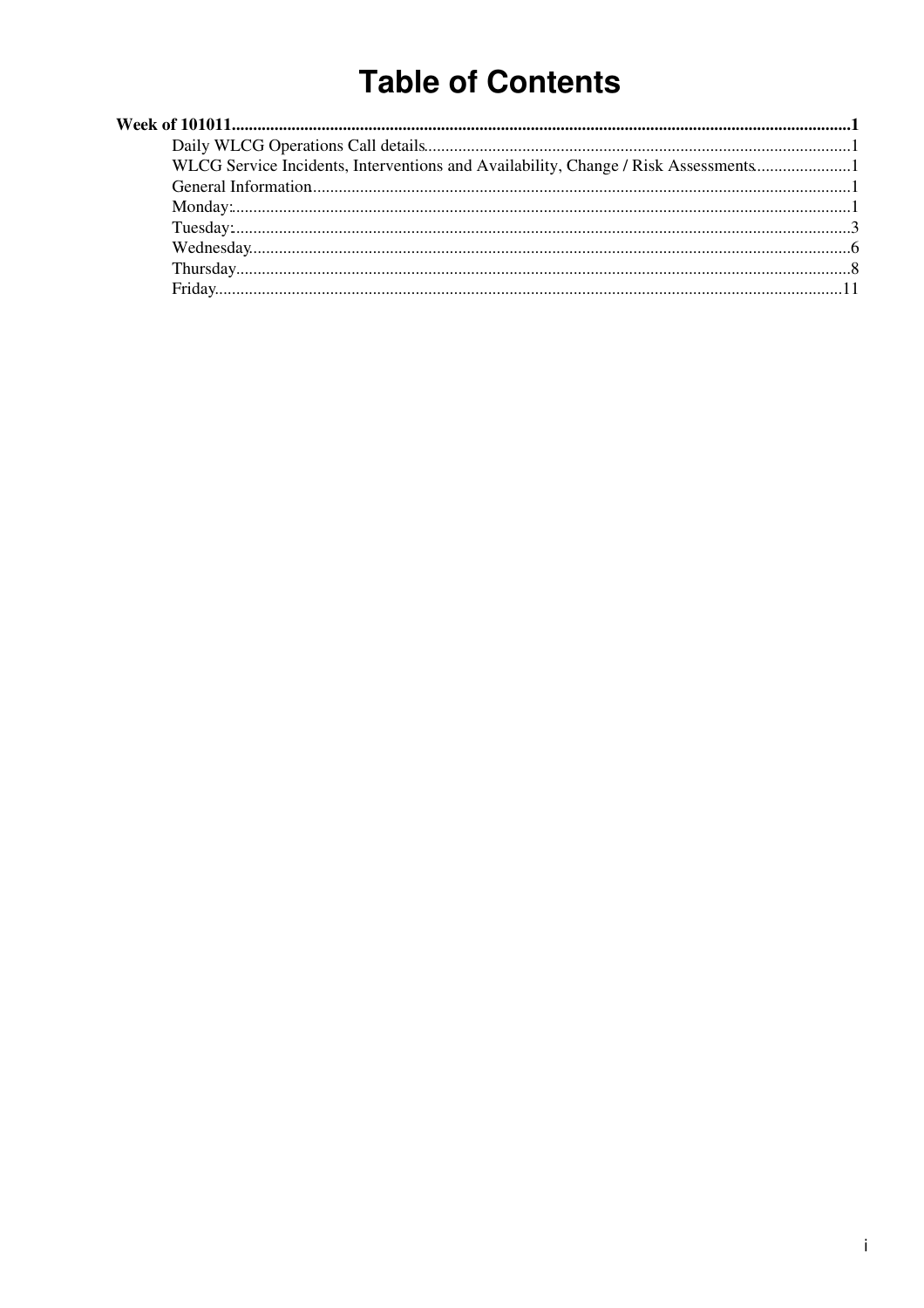# <span id="page-1-0"></span>**Week of 101011**

## <span id="page-1-1"></span>**Daily WLCG Operations Call details**

To join the call, at 15.00 CE(S)T Monday to Friday inclusive (in CERN 513 R-068) do one of the following:

- 1. Dial +41227676000 (Main) and enter access code 0119168, or
- 2. To have the system call you, click [here](https://audioconf.cern.ch/call/0119168) $\Phi$
- 3. The scod rota for the next few weeks is at [ScodRota](https://twiki.cern.ch/twiki/bin/view/LCG/ScodRota)

### <span id="page-1-2"></span>**WLCG Service Incidents, Interventions and Availability, Change / Risk Assessments**

| <b>VO Summaries of Site Usability</b> |       |     | <b>SIRs, Open Issues &amp; Broadcasts</b> |                         |                     | <b>Change</b><br>assessments |             |
|---------------------------------------|-------|-----|-------------------------------------------|-------------------------|---------------------|------------------------------|-------------|
| ALICE                                 | ATLAS | CMS | LHCb☞                                     | <b>WLCG</b> Service     | <b>WLCG</b> Service | <b>BroadcastCASTOR</b>       |             |
|                                       |       |     |                                           | <b>Incident Reports</b> | Open Issues         | archive $\mathbb{Z}$ Change  |             |
|                                       |       |     |                                           |                         |                     |                              | Assessments |

### <span id="page-1-3"></span>**General Information**

|                      | <b>General Information</b> | <b>GGUS</b><br><b>Information</b> | <b>LHC</b> Machine<br><b>Information</b> |                 |                                |
|----------------------|----------------------------|-----------------------------------|------------------------------------------|-----------------|--------------------------------|
| <b>CERNIT</b>        | M/W                        | <b>WLCG</b>                       | <b>WLCG</b>                              | GgusInformation | Sharepoint site $\Phi$ -       |
| status               | PPSCoordinationWorkLog     | <b>Baseline</b>                   | Blogs                                    |                 | Cooldown Status <sup>®</sup> - |
| board $\blacksquare$ |                            | Versions                          |                                          |                 | News                           |

## <span id="page-1-4"></span>**Monday:**

Attendance: local(Eddie, Roberto, Yuri, Stephen, MariaDZ, Jamie, Maria, Alessandro, Jan, Steve, Carlos, Patricia, Lola, Zbyszek, SImone, Harry);remote(Michael, Jon, Gareth, Federico, Rob, Christian Sottrup, Rolf, Ron, Alessandro Cavalli, Dimitri).

- ATLAS [reports](https://twiki.cern.ch/twiki/bin/view/Atlas/ADCOperationsDailyReports)  •
	- Ongoing issues ♦
		- $\Diamond$  CNAF-BNL network problem (slow transfers) [GGUS:61440](https://ggus.eu/ws/ticket_info.php?ticket=61440) $\degree$ .
	- ◆ Oct 9-11 (Sat,Sun,Mon)
		- Express stream reprocessing was started at ~15:30 CEST Oct 8. Some problems with ◊ SW release were found around 20:00 CEST and fixed after 01:00am CEST on Oct 9. The reconstruction step is done. Merging step is in progress. Data replication to CERN and T2s will be started today.
		- CERN-PROD problem accessing data from ATLASHOTDISK pool in CASTOR via ◊ xrdcp on Oct.10. [GGUS:62917](https://ggus.eu/ws/ticket_info.php?ticket=62917) $\textdegree$  solved. [Jan - started as TEAM ticket but nearly ALARM. Newly setup service class not working as expected - replication on first access. Didn't think xrdcp would be used which doesn't go through stager. Ignacio triggered replication for all files in this service class. Another problem - load not taken into account (separate protocol) so likely to always fall on the same server.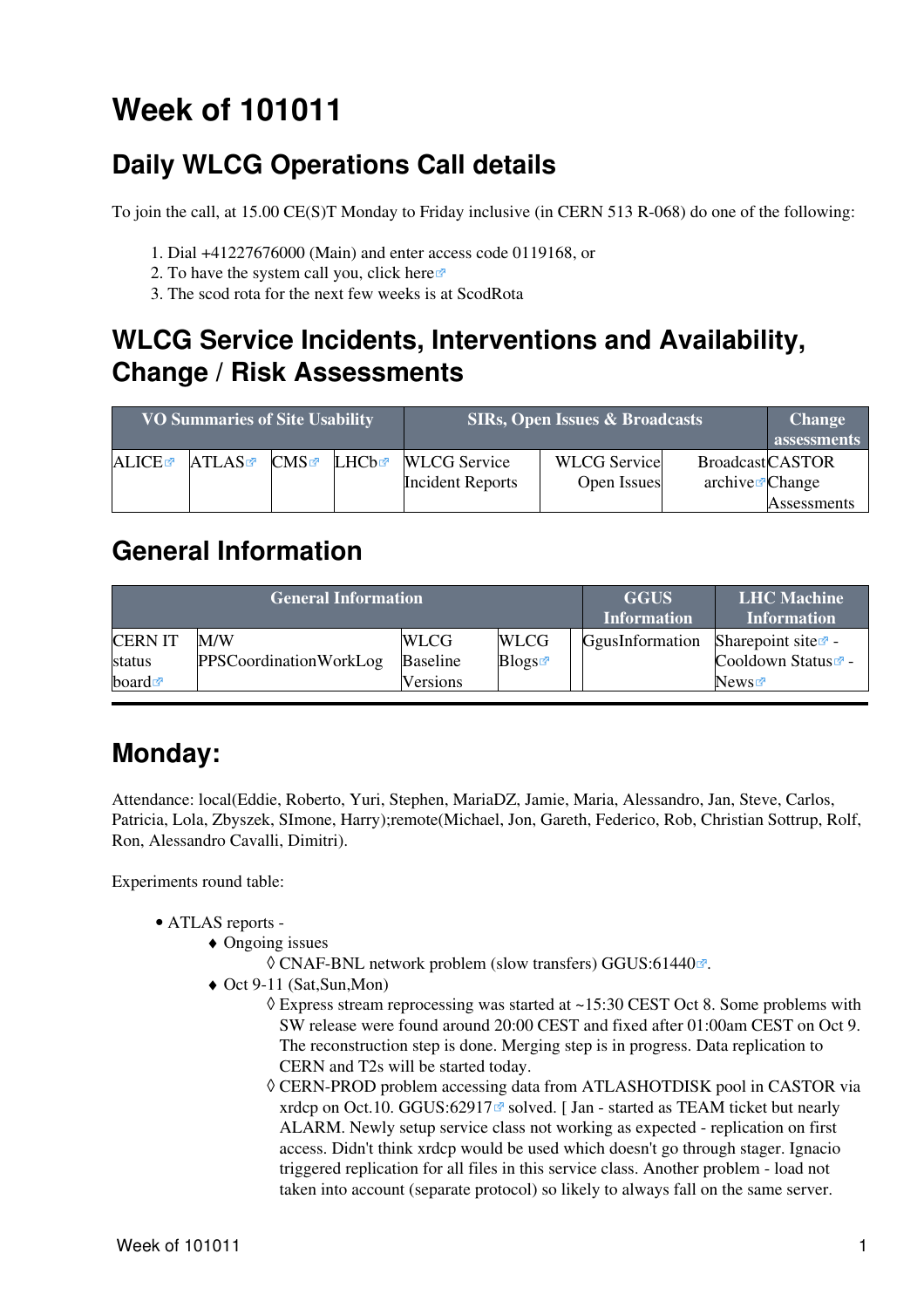Most likely requires a code change. Simone - if there is a code change would like to know. In one week a reprocessing. Can be alleviated by using WN-based caching. ]

- BNL MCDISK file transfer failures 10/09: connection to SRM failed. [GGUS:62905](https://ggus.eu/ws/ticket_info.php?ticket=62905) ◊ solved: restart of pnfs and srm services helped.
- TAIWAN-LCG2 job failures with python load related errors. [GGUS:62842](https://ggus.eu/ws/ticket_info.php?ticket=62842) ◊ verified: timeout while sourcing python in shared system fixed by adjusting nfs configuration.
- ◊ [IN2P3-](https://twiki.cern.ch/twiki/bin/view/LCG/IN2P3)CC still some file transfer failures with source error: locality is unavailable on Oct.9. GGUS:62782<sup> $\alpha$ </sup> in progress updated. Under investigation.
- $\Diamond$  issues with several T2s, some of them are blacklisted.

#### • CMS [reports](https://twiki.cern.ch/twiki/bin/view/CMS/FacOps_WLCGdailyreports) -

- Experiment activity ♦
	- ◊ Data taking (hopefully)
- CERN ♦
	- © [GGUS:62696](https://ggus.eu/ws/ticket_info.php?ticket=62696) <sup>∞</sup> occasional errors when opening files (via xrootd) on the Tier-0 processing pools. Became evident for jobs opening a large number files. For valid service classes it is reporting them as invalid. In progress.
- Tier1 issues ♦
	- © [GGUS:62807](https://ggus.eu/ws/ticket_info.php?ticket=62807) <sup>®</sup> SAM Tests were failing at CNAF since last Wednesday evening, successful since this morning.
	- $\Diamond$  [Savannah:117216](http://savannah.cern.ch/support/?117216) $\mathbb{F}$ , problems with rereco at T1\_TW\_ASGC, five files missing. [ Gang - looking at stager logs to find if any information on these 5 files.  $\vert$
- ◆ Tier2 Issues
- MC production ♦ ◊ ongoing
	-
- ♦ AOB

• ALICE [reports](http://alien2.cern.ch/index.php?option=com_content&view=article&id=75&Itemid=129)<sup>®</sup> - GENERAL INFORMATION: Today ALICE is setting up 3 new production cycles. The job profile will be unstable until mid-afternoon.

- ◆ TO site
	- Operations required during the weekend because the local [PackMan](https://twiki.cern.ch/twiki/bin/edit/LCG/PackMan?topicparent=LCG.WLCGDailyMeetingsWeek101011;nowysiwyg=1) service was not ◊ performing as expected. Production stopped during several hours on Sunday morning. System back in production at noon
- ◆ T1 sites
	- GGUS: 62958. SARA. [CREAM-](https://twiki.cern.ch/twiki/bin/view/LCG/CREAM)CE seems to be overloaded. (Job status not ◊ changing). Site admon contacted via GGUS, experts looking at the service ◊ [RAL](https://twiki.cern.ch/twiki/bin/view/LCG/RAL): Startup of all services this morning.
- ◆ T2 sites
	- This morning Subatech prevented us about a general failure of all VOBOXES (proxy ◊ renewal test in SAM). Problem solved at around 10AM
- LHCb [reports](https://twiki.cern.ch/twiki/bin/view/LHCb/ProductionOperationsWLCGdailyReports)  Mostly User jobs. Reconstruction jobs delayed due to a bug in the new release.
	- $\triangleleft$  T0 none
	- ◆ T1 site issues:
		- SARA: 2 separate issues with [ConditionDB:](https://twiki.cern.ch/twiki/bin/edit/LCG/ConditionDB?topicparent=LCG.WLCGDailyMeetingsWeek101011;nowysiwyg=1) [ Zbyszek apply process aborted one ◊ hour ago. Looks like problem with streaming with multi-version dictionary. Not sure if related with issue with SAM tests. ]
			- systematically failing SAM tests and affecting production jobs. ⋅
				- $(GGUS:62896 \n\mathbb{Z})$  $(GGUS:62896 \n\mathbb{Z})$  $(GGUS:62896 \n\mathbb{Z})$
			- ⋅ Database TAG not updated.
		- [RAL](https://twiki.cern.ch/twiki/bin/view/LCG/RAL): SAM tests for SRM (both DIRAC and gfal unit tests) are failing. Under ◊ investigation.  $(GGUS:62893 \times )$  $(GGUS:62893 \times )$  $(GGUS:62893 \times )$
		- $\Diamond$  [IN2P3](https://twiki.cern.ch/twiki/bin/view/LCG/IN2P3) : seg fault [\(GGUS:62732](https://ggus.eu/ws/ticket_info.php?ticket=62732) $\degree$ ) understood: due to newer WN with buggy kernel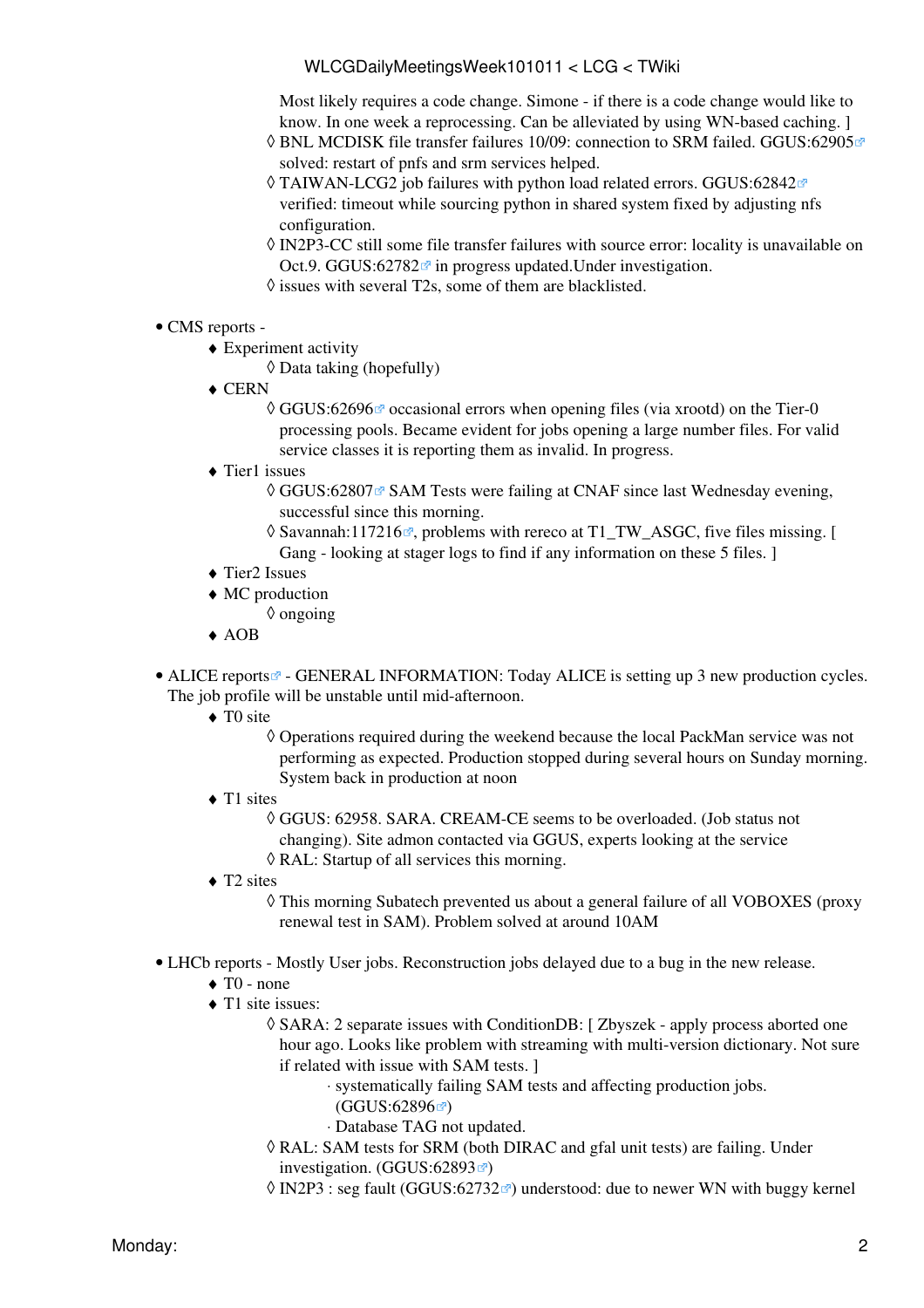#### [RAL](https://twiki.cern.ch/twiki/bin/view/LCG/RAL): found many files reporting 0 checksum, also not being accessible via ROOT ◊ ([GGUS:61532](https://ggus.eu/ws/ticket_info.php?ticket=61532) )

Sites / Services round table:

- BNL comment to report given by Yuri: have observed a couple of issues with data transfer failures at very low rate. Over w/e have gained more experience with cause. Namespace DB has grown very large - postgres now in process of reclaiming old transaction IDs. Wasn't seen before. Requires a tablescan for this. Performed in sections which typically run for 2-4 hours! Some transfer errors result - might see 5% reduction in efficiency. Found ways to reduce impact to tolerable level. Will further reduce effect until postgres has reclaimed sufficient IDs. Will upgrade h/w tomorrow 10-14 Eastern.
- FNAL ntr
- [RAL](https://twiki.cern.ch/twiki/bin/view/LCG/RAL) LHCb questions seeing 2 problems; believe they have the same cause some files have 0 size in castor DB. In both cases timeouts between various castor processes. Not at bottom of it yet. Have CERN castor team looking at it. Have fixup for 0 length files and can / will correct these.
- NDGF short downtime tomorrow for dCache for 1 hour all details in GOCDB
- $\bullet$  [IN2P3](https://twiki.cern.ch/twiki/bin/view/LCG/IN2P3)  ntr
- NL-T1 [CREAM](https://twiki.cern.ch/twiki/bin/view/LCG/CREAM) CE issue guys still working on it. Nothing new to report. LHCb issue some questions posed to LHCb in ticket - please respond! LHCb streams - maybe caused by config change at CERN? 2nd question - which IP involved? Try creamce2.xxx - maybe this works better.
- CNAF post-mortem report on problem with CMS almost ready. Sent tomorrow. Problem now solved. Question regarding ATLAS [StoRM](https://twiki.cern.ch/twiki/bin/view/LCG/StoRM) endpoint. This is out of downtime since a few days but marked as grey in [GridView](https://twiki.cern.ch/twiki/bin/view/LCG/GridView). Why? Ale from ATLAS - don't see the grey. Are you checking OPS or ATLAS tests. Last week you declared 18h downtime for storage. Drained q for CE. For SE were in scheduled downtime so SE green. CE was not in downtime so tests failing - queues closed. In that case you will accounted as it down.
- ASGC ntr
- KIT ntr
- OSG reminder: BDII maintainance tomorrow morning (ops call time). Expect ~15 minutes degradation.

Services round table:

- network services: ntr
- grid services: ntr
- storage services: castor public upgrade tomorrow (should be transparent).
- databases: ntr

AOB: ([MariaDZ\)](https://twiki.cern.ch/twiki/bin/edit/LCG/MariaDZ?topicparent=LCG.WLCGDailyMeetingsWeek101011;nowysiwyg=1) NDGF please reply to the ALARMs' handling at each Tier1 survey as per https://savannah.cern.ch/support/?116430<sup>2</sup>. Also NDGF please check GGUS:62074<sup>2</sup> and re-assign if not for you. Ticket waiting since mid September. NDGF: The site will discuss Alarm handling this Friday.

### <span id="page-3-0"></span>**Tuesday:**

Attendance: local(Alessandro, Edward, Harry, Luca C., Luca D., Maarten, Massimo, Patricia, Roberto, Simone, Steve, Yuri);remote(Alessandro C., Christian, Dimitri, Federico, Gang, Gareth, Jeff, Jeremy, Jon, Marie-Christine, Michael, Rob).

- ATLAS [reports](https://twiki.cern.ch/twiki/bin/view/Atlas/ADCOperationsDailyReports)  •
	- Ongoing issues ♦
		- $\Diamond$  CNAF-BNL network problem (slow transfers) [GGUS:61440](https://ggus.eu/ws/ticket_info.php?ticket=61440) $\degree$  (any update?)
	- ♦ ATLAS activities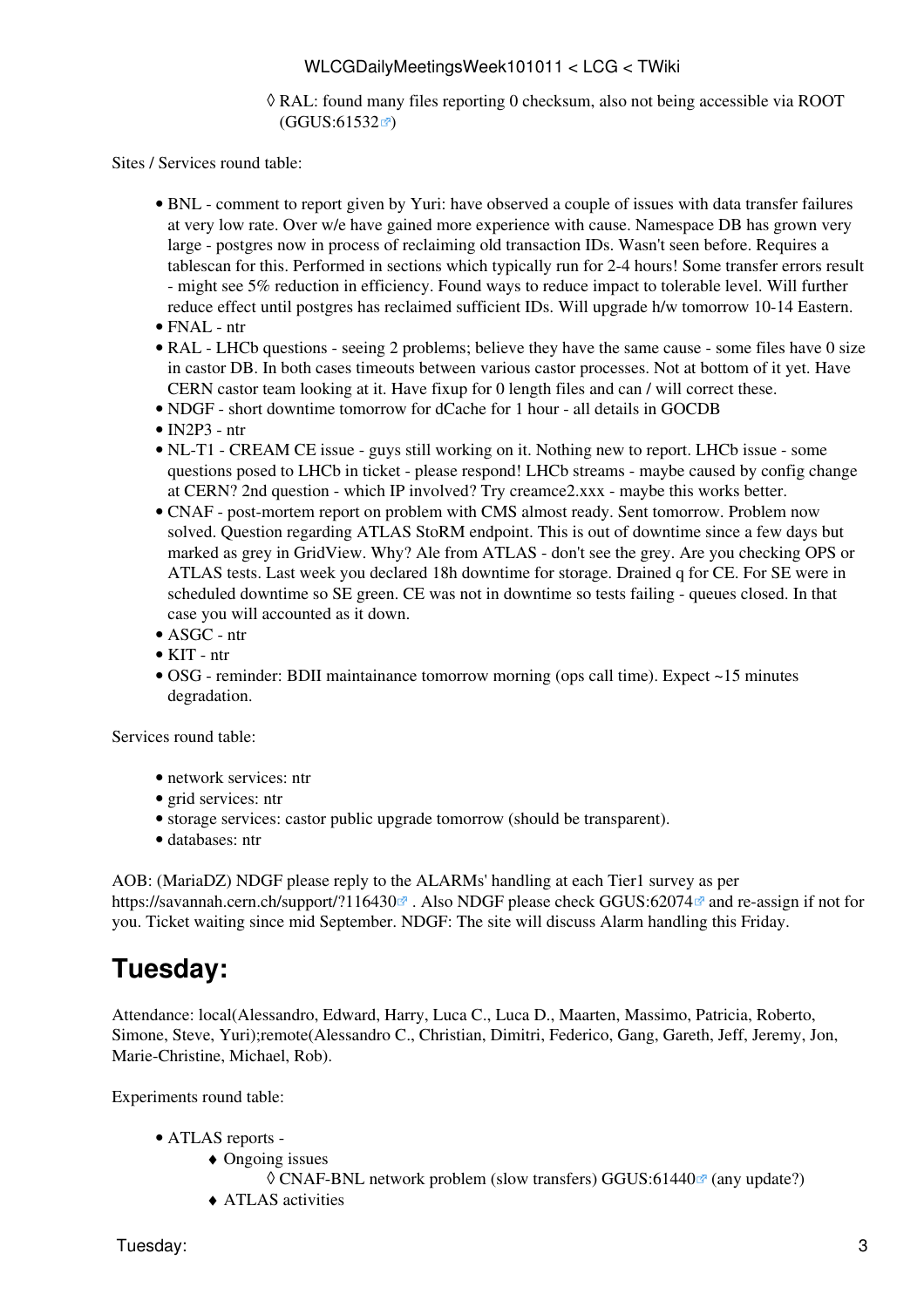- Express stream reprocessing ◊
	- ⋅ reconstruction step completed Oct.11
	- ⋅ merging step almost completed Oct.11
	- ⋅ replication of the output Datasets to Tiers started.
- T1s ♦
- [IN2P3-](https://twiki.cern.ch/twiki/bin/view/LCG/IN2P3)CC to T1s file transfer failures:source errors "asynch.wait","locality is ◊ unavalable". [GGUS:62782](https://ggus.eu/ws/ticket_info.php?ticket=62782)<sup>a</sup>.
	- Oct.11 21:19 site reported that some work is being done on the dcache nodes ⋅ (the RAM memory is changed).
	- On Oct.12 10:30 this maintenance was over. Some other RAM memory ⋅ changes in the coming days.
- ◊ [IN2P3-](https://twiki.cern.ch/twiki/bin/view/LCG/IN2P3)CC ->T1s,T2s still file transfer failures: gridftp\_copy\_wait: Connection timed out GGUS:62907 $\Phi$  (Oct.9) updated
- Taiwan issues with slow progress of reprocessing and group production. ◊

Reprocessing tasks moved to DE. Savannah: $117269$  $\mathbb{Z}$ .

- ⋅ Cloud set to brokeroff at 00:10 Oct.12.
- Site reply: some stale files left in home directory of production account. All ⋅ garbage deleted. Nagios check implemented at 00:59.
- ⋅ Set to test mode at 10:33.
- ⋅ Test jobs finished successfully at 11:33.
- ⋅ Back in production at 11:40.
- INFN-T1\_DATATAPE some file transfer failures due to SRMV2STAGER timeouts. ◊ [GGUS:62973](https://ggus.eu/ws/ticket_info.php?ticket=62973)
	- ⋅ filed at 20:18 Oct.11
	- solved at 22:22: the recall process was very slow due to a backlog in the ⋅ system.Fixed.
- NIKHEF-ELPROD\_PRODDISK to SARA-MATRIX\_MCDISK some transfer ◊ failures with globus connection timeout. [GGUS:62975](https://ggus.eu/ws/ticket_info.php?ticket=62975)<sup>®</sup>
	- ⋅ filed at 03:56
	- site restarted disk pools at 08:42, but still some failures reported at ⋅ 09:49,11:50.
- ♦ added after meeting: production dashboard had to be restarted, cause being investigated
- CMS [reports](https://twiki.cern.ch/twiki/bin/view/CMS/FacOps_WLCGdailyreports) -
	- Experiment activity ♦
		- ◊ Nothing to report; waiting for the beam
	- CERN ♦

© [GGUS:62696](https://ggus.eu/ws/ticket_info.php?ticket=62696) <sup>∞</sup> occasional errors when opening files (via xrootd) on the Tier-0 processing pools. Became evident for jobs opening a large number files. For valid service classes it is reporting them as invalid. In progress.

> Massimo: problem understood, recipe expected in a few days, see associated ⋅ Savannah item

Tier1 issues ♦

◊ [Savannah:117216](https://savannah.cern.ch/support/?117216) , problems with rereco at T1\_TW\_ASGC, five files missing.

- ◆ Tier2 Issues
- MC production ♦
	- ◊ ongoing
- ALICE [reports](http://alien2.cern.ch/index.php?option=com_content&view=article&id=75&Itemid=129)
	- GENERAL INFORMATION: Still unstable production due to the changes on the production ♦ cycles.
	- ◆ TO site
		- ◊ No issues to report
	- $\triangle$  T1 sites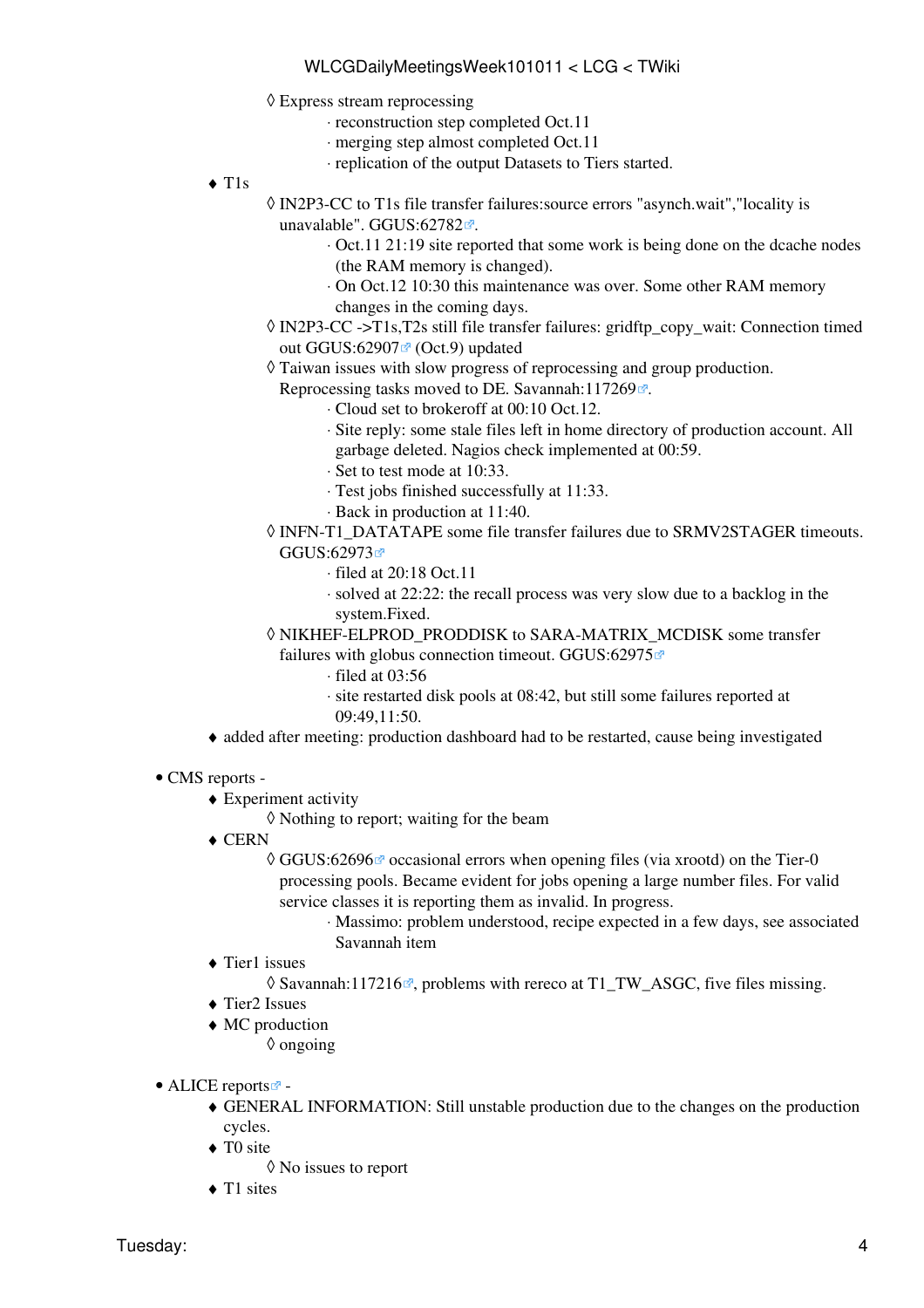© [GGUS:62958](https://ggus.eu/ws/ticket_info.php?ticket=62958) <sup>®</sup>. SARA [CREAM-](https://twiki.cern.ch/twiki/bin/view/LCG/CREAM)CE. Still the same problem reported yesterday. Stopping the production at that site due to the huge number of scheduled jobs (at a certain moment the system might have recovered and all registered jobs have entered in the batch system).

[CREAM](https://twiki.cern.ch/twiki/bin/view/LCG/CREAM)'s Registered status for jobs not correctly handled yet by [AliEn,](https://twiki.cern.ch/twiki/bin/edit/LCG/AliEn?topicparent=LCG.WLCGDailyMeetingsWeek101011;nowysiwyg=1) fix ⋅ expected soon

◆ T2 sites

◊ Usual operational procedures

- LHCb [reports](https://twiki.cern.ch/twiki/bin/view/LHCb/ProductionOperationsWLCGdailyReports) -
	- Experiment activities: During last night took 2pb-1 data but some datasets were not sent to ♦ offline. Production validation did not start yet due to a bug in Davinci option files. Expected to start in the afternoon.
	- New GGUS (or RT) tickets: ♦
		- $\lozenge$  T<sub>0</sub>: 0
		- $\lozenge$  T<sub>1</sub>: 0
		- $\lozenge$  T2: 0
	- Issues at the sites and services ♦
		- $\Diamond$  T $0$

$$
\cdot
$$
 none

- T1 site issues: ◊
	- SARA: Request to open port 1521 of the Oracle ConditionDB listener to ⋅ subnets of the WN at all T1's as per VO Id Card request [\(GGUS:62971](https://ggus.eu/ws/ticket_info.php?ticket=62971) $\degree$ ). For the time being the SARA DB is banned. All the jobs at SARA/NIKHEF will use the CERN DB.
	- [RAL](https://twiki.cern.ch/twiki/bin/view/LCG/RAL): found many files reporting 0 checksum, also not being accessible via ⋅ ROOT [\(GGUS:61532](https://ggus.eu/ws/ticket_info.php?ticket=61532)<sup>®</sup>). Problem will be fixed in the afternoon. LHCb need to understand the root cause of this inconsistency on size and locality. In the mean time, in order to re-enable [RAL](https://twiki.cern.ch/twiki/bin/view/LCG/RAL) in the production mask a validation stress test is being setup with Hammer Cloud.
	- [RAL](https://twiki.cern.ch/twiki/bin/view/LCG/RAL): SAM tests for SRM (both DIRAC and gfal unit tests) failing ⋅
	- $(GGUS:62893 \text{ m})$  $(GGUS:62893 \text{ m})$  $(GGUS:62893 \text{ m})$ . It was an overload issue due to a concurrent backup of DB.
	- $\cdot$  [IN2P3](https://twiki.cern.ch/twiki/bin/view/LCG/IN2P3) : Still issues with shared area (GGUS:59880 $\textdegree$ ) and [GGUS:62800](https://ggus.eu/ws/ticket_info.php?ticket=62800) $\textdegree$ )
- $\bullet$  discussion on need for port 1521 to be opened to all LHCb T1 sites
	- Luca D. ◊
		- ⋅ can this be limited to T1 subnets only?
		- ⋅ how will the list be maintained?
		- ⋅ put services on OPN?

#### Luca C. ◊

- ⋅ there was some problem with using the OPN
- ⋅ port should be changed from default 1521 --> obstruct port scanners
- ⋅ discussion will be held at 3D workshop Nov 16-17

#### Sites / Services round table:

- ASGC ntr
- BNL
	- ♦ reminder of scheduled dCache maintenance 10-14 EDT
- CNAF
	- problem with GridFTP servers for ATLAS: since Tue morning the 10-Gbit cards for all nodes ♦ fail intermittently, the problem may be with the switch
- FNAL LHCOPN secondary circuit has been down since Oct 7 issue with ciena module at USLHCNet - total bandwidth CERN-FNAL is limited to 8 Gbps. Being investigated.
	- ♦ Maarten followed up with OPN expert Edoardo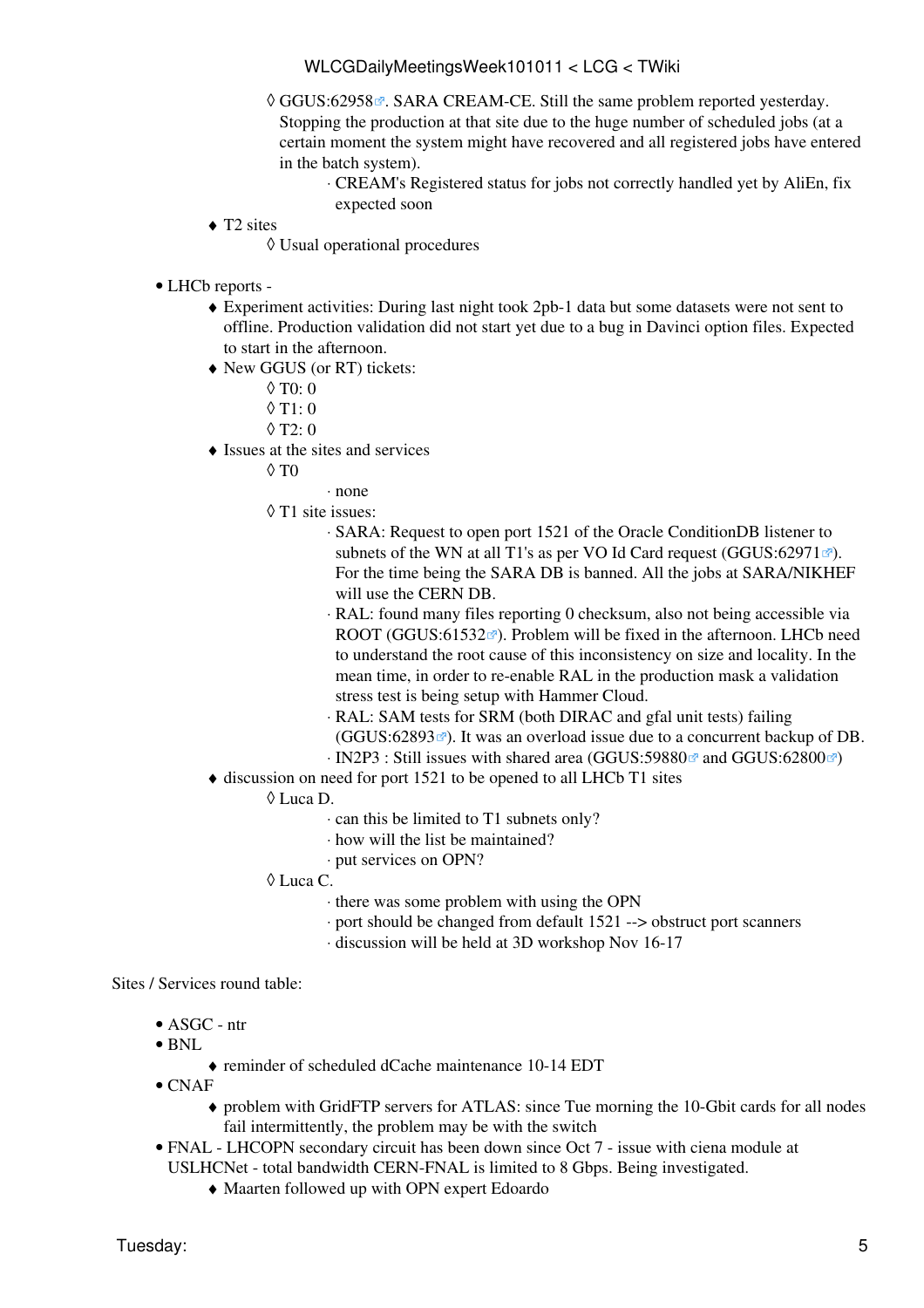- $\Diamond$  HW problem in the network of one carrier providing links across the ocean
- $\Diamond$  they should receive the spare part very soon (Thu)
- $\Diamond$  it has been agreed that it is up to the Tier1s to handle issues with their links to CERN, not to the CERN network team: [LHCOPN Operational Model Responsibilities](https://twiki.cern.ch/twiki/bin/view/LHCOPN/OperationalModel#Responsibilities)
- GridPP ntr
- KIT ntr
- NDGF
	- ♦ dCache upgrade went OK
- NLT1
	- ♦ acknowledged [CREAM](https://twiki.cern.ch/twiki/bin/view/LCG/CREAM) problem at SARA reported by ALICE
	- ♦ 1 dCache pool node at SARA crashed with a HW problem
	- ♦ ATLAS report: NIKHEF GridFTP server had not restarted, please try again
- $\bullet$  OSG
- ♦ BDII maintenance window will be used for machine move
- [RAL](https://twiki.cern.ch/twiki/bin/view/LCG/RAL)
	- ♦ HammerCloud tests by LHCb welcome
	- ♦ reminder of scheduled LFC/FTS/3D DB outage on Thu
- Central services
	- ♦ grid services ntr
	- CASTOR ♦
		- $\Diamond$  castor-public upgraded transparently to 2.1.9-9
		- $\diamond$  that version is foreseen to be used in the HI run
		- ◊ upgrades for ALICE and CMS being prepared
		- $\Diamond$  upgrade window from Mon Oct 18 through Wed Oct 20, service at risk
		- $\Diamond$  try to take advantage of period without beam, when possible
		- ◊ Tue Oct 19 is OK for ALICE, CMS will discuss and follow up
	- dashboards ♦
		- ◊ reliability reports of yesterday being recalculated for ALICE, ATLAS and LHCb after bug was fixed
	- databases ♦
		- ◊ apply process for LHCb at SARA failed yesterday, being investigated
		- ◊ apply process for ATLAS at TRIUMF failed today, being investigated

#### AOB:

### <span id="page-6-0"></span>**Wednesday**

Attendance: local(Alessandro, Dawid, Edward, Jan, Maarten, Maria D, Patricia, Roberto, Steve, Yuri);remote(Alessandro C, Christian, Federico, John, Jon, Marie-Christine, Michael, Onno, Rob, Xavier).

- ATLAS [reports](https://twiki.cern.ch/twiki/bin/view/Atlas/ADCOperationsDailyReports)  •
	- Ongoing issues ♦
	- $\Diamond$  CNAF-BNL network problem (slow transfers) [GGUS:61440](https://ggus.eu/ws/ticket_info.php?ticket=61440) $\degree$  (updated Tue Oct 12)  $\blacklozenge$  T<sub>0</sub>
		- ◊ CERN ATLAS proddashboard monitoring problem (job view). [BUG:73904](https://savannah.cern.ch/bugs/?73904) ª filed yesterday. Stopped updating again at around 2:00 UTC of 13th.
			- Dawid: high load observed on DB, various indexes have been added now, ⋅ speeding up some of the queries by orders of magnitude; please contact the DB team about such issues
	- $\triangle$  T<sub>1s</sub>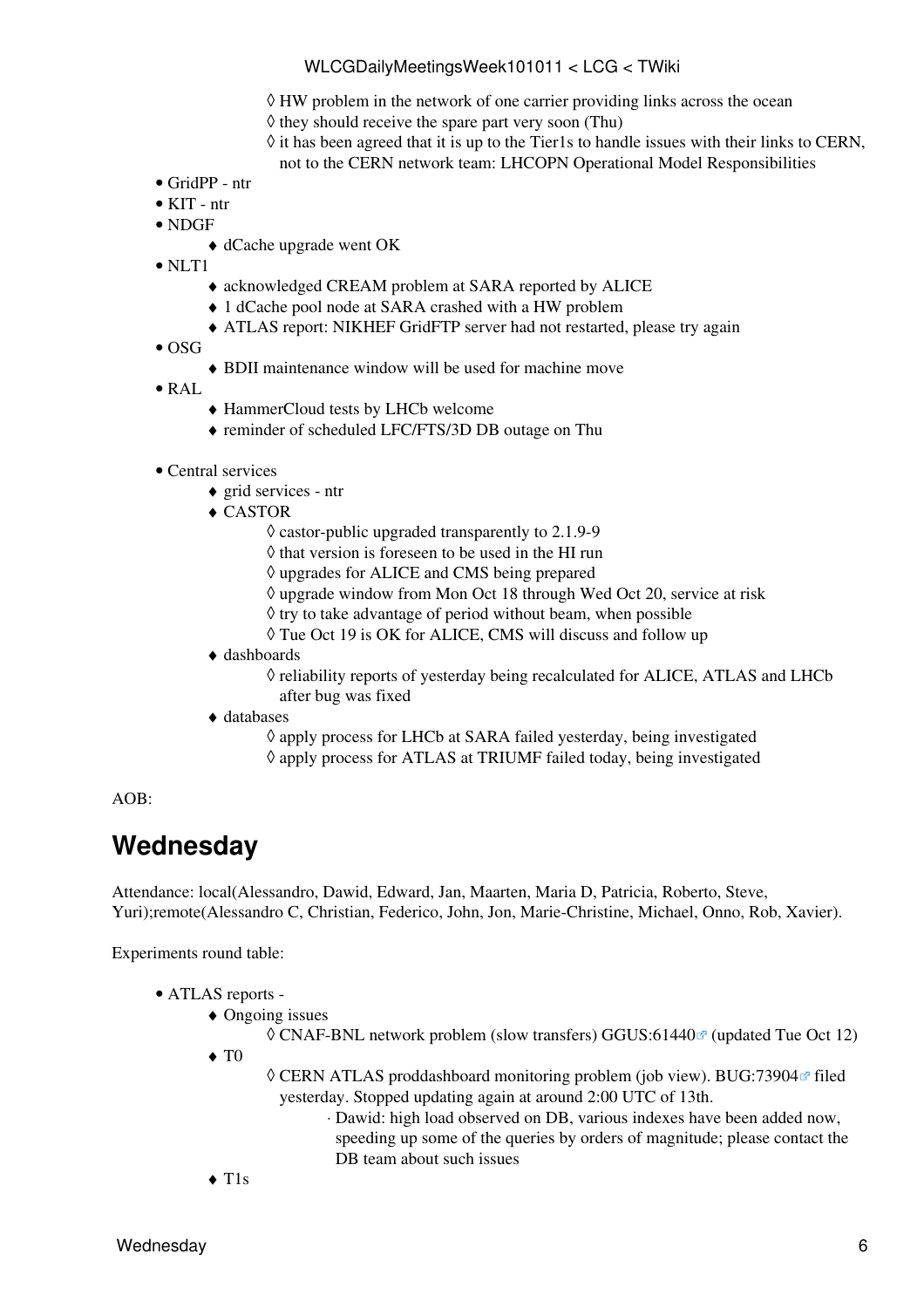- © INFN-T1 gridftp problem seems solved yesterday evening. [GGUS:63030](https://ggus.eu/ws/ticket_info.php?ticket=63030) . A number of FT failures with source errors comiing from MILANO and LYON. MILANO has announced an unscheduled downtime and was excluded from data transfer.
- $\Diamond$  [IN2P3-](https://twiki.cern.ch/twiki/bin/view/LCG/IN2P3)CC still file transfer problems. [GGUS:62907](https://ggus.eu/ws/ticket_info.php?ticket=62907) $\degree$ , [GGUS:62895](https://ggus.eu/ws/ticket_info.php?ticket=62895) $\degree$ .
- TAIWAN-LCG2 file transfer failures with destination SRM\_ABORTED error. ◊ GGUS:63010 $\alpha$  in progress, only one disk server for atlas localgroupdisk token.
- [RAL](https://twiki.cern.ch/twiki/bin/view/LCG/RAL) issue on Atlas Castor instance (10:30 UTC). A corrupt index in the database ◊ behind the Atlas Castor stager. An outage for srm-atlas in the GOC DB for ~90min.

#### • CMS [reports](https://twiki.cern.ch/twiki/bin/view/CMS/FacOps_WLCGdailyreports) -

- Experiment activity ♦
	- $\Diamond$  technical tests and repairs; waiting for the beam later tonight
- CERN ♦
	- © [GGUS:62696](https://ggus.eu/ws/ticket_info.php?ticket=62696) <sup>∞</sup> occasional errors when opening files (via xrootd) on the Tier-0 processing pools. Not so many errors recently. We are monitoring what happens when increasing the number of files again, hoping it remains stable.
- Tier1 issues ♦

 $\Diamond$  [SAV:117216](https://savannah.cern.ch/support/?117216) $\degree$ , problems with rereco at T1\_TW\_ASGC, five files missing has been closed by ASGC. We are still investigating what happened to those files.

Tier2 Issues ♦

◊ Nothing to report

- MC production ♦
	- ◊ ongoing
- AOB ♦

 $\Diamond$  The calendar for site downtimes produced by extracting the information from CIC has troubles. This affects SSB as well in that scheduled downtimes do not appear. Relation between CIC and GOCDB?

- ⋅ GGUS tickets can be opened against CIC Portal or GOCDB as needed
- Alessandro D: problem has been seen to occur when a downtime is modified, ⋅ leading to a loss of synchronization between GOCDB and CIC Portal

#### • ALICE [reports](http://alien2.cern.ch/index.php?option=com_content&view=article&id=75&Itemid=129)<sup>2</sup>

- ♦ GENERAL INFORMATION: 3 Raw production cycles and 1 MC cycle running.
- ◆ TO site
	- ◊ voalice09 (voalice09\_xrootd) triggered an alarm this morning. Reported to the [AliEn](https://twiki.cern.ch/twiki/bin/edit/LCG/AliEn?topicparent=LCG.WLCGDailyMeetingsWeek101011;nowysiwyg=1) experts
		- ⋅ machine is out of warranty, migration under preparation
- ◆ T1 sites
	- FZK: Instabilities found by SAM in the 2nd VOBOX of ALICE at the site ◊ (alice-kit.gridka.de). Also reported by the ALICE expert at that site. Problem not reproducible at this moment, but checking it this afternoon again
	- [IN2P3:](https://twiki.cern.ch/twiki/bin/view/LCG/IN2P3) the publication of the available resources was wrong for one of the local ◊ [CREAM](https://twiki.cern.ch/twiki/bin/view/LCG/CREAM) CE's. As result the number of queued JA's reached a value much larger than the 'normal' one (6000 instead of the usual 200). Problem associated to the resource BDII. Production stopped at the site
		- ⋅ [IN2P3](https://twiki.cern.ch/twiki/bin/view/LCG/IN2P3) site contact for ALICE is in the loop
- ◆ T2 sites
	- ◊ No remarkable issues to report
- LHCb [reports](https://twiki.cern.ch/twiki/bin/view/LHCb/ProductionOperationsWLCGdailyReports) -
	- ♦ Experiment activities:
	- New GGUS (or RT) tickets: ♦
		- $\lozenge$  T<sub>0</sub>: 0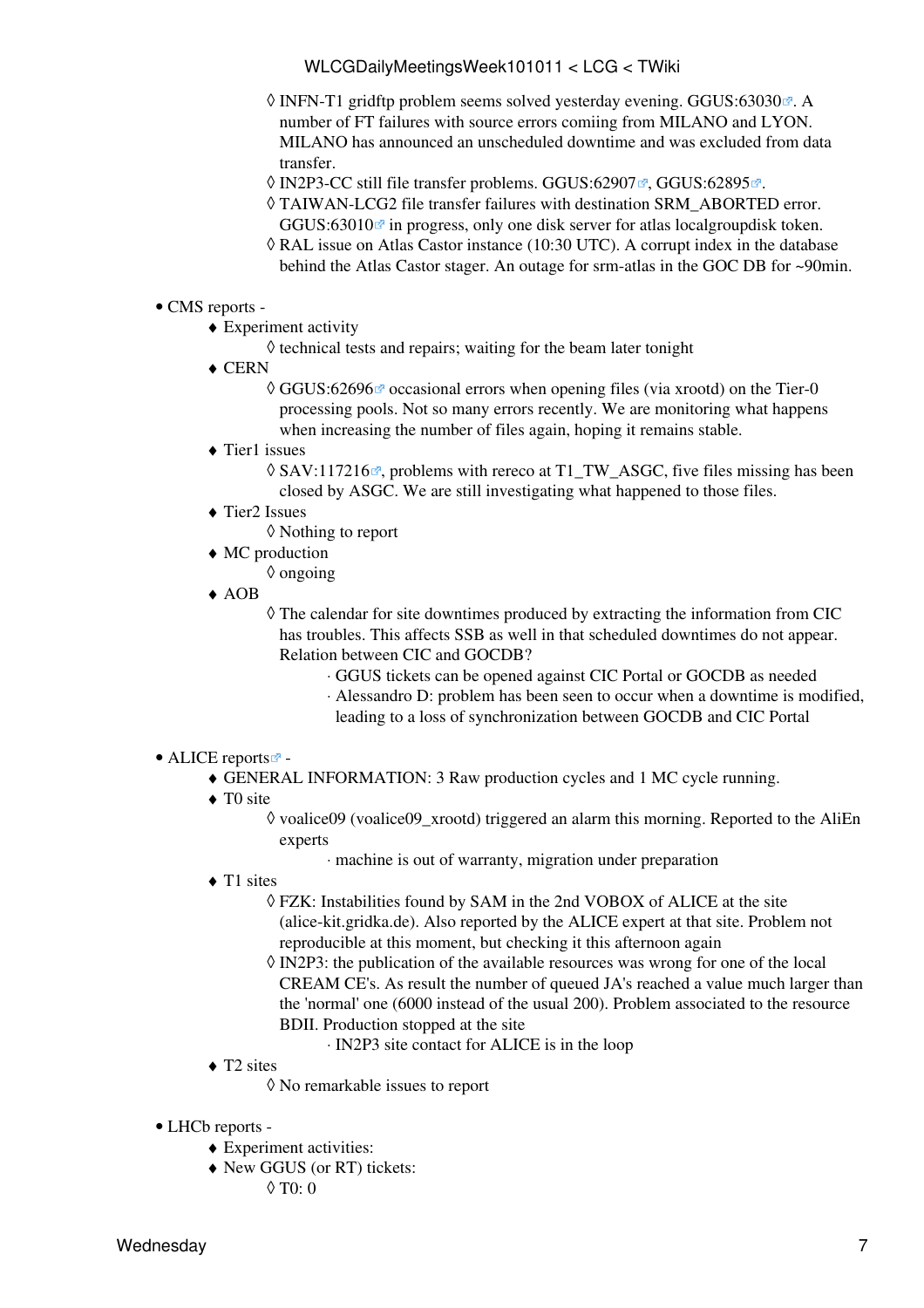$0$  T<sub>1</sub> $\cdot$  2

◊ T2: 0

 $\triangleleft$  Issues at the sites and services

 $\Diamond$  T $0$ 

⋅ none

- T1 site issues: ◊
	- · [IN2P3:](https://twiki.cern.ch/twiki/bin/view/LCG/IN2P3) Files unavailable ([GGUS:63024](https://ggus.eu/ws/ticket_info.php?ticket=63024) ): disk server down?
	- ⋅ [IN2P3:](https://twiki.cern.ch/twiki/bin/view/LCG/IN2P3) problems in accessing the LHCb\_RDST and LHCb\_RAW
	- $(GGUS:63008 \text{ m})$  $(GGUS:63008 \text{ m})$  $(GGUS:63008 \text{ m})$ . Possibly related with the other ticket.
	- [IN2P3:](https://twiki.cern.ch/twiki/bin/view/LCG/IN2P3) few jobs went to buggy kernel WNs: seg fault. Ticket was closed few ⋅ days ago, reported internally.
	- ⋅ [RAL:](https://twiki.cern.ch/twiki/bin/view/LCG/RAL) share has been put back to its original value. [HammerCloud](https://twiki.cern.ch/twiki/bin/view/LCG/HammerCloud) stress test.
	- ⋅ SARA: CE SAM test failure observed, but seems OK now

Sites / Services round table:

- BNL ntr
- $\bullet$  CNAF
	- ♦ ATLAS [StoRM](https://twiki.cern.ch/twiki/bin/view/LCG/StoRM) back-end had a high load due to [StoRM](https://twiki.cern.ch/twiki/bin/view/LCG/StoRM) bug that is under investigation
- FNAL ntr
- KIT ntr
- NDGF ntr
- NLT1
	- broken SE node at SARA: new Infiniband card did not help, node will be taken out of the ♦ round-robin alias for gsidcap servers ([GGUS:63036](https://ggus.eu/ws/ticket_info.php?ticket=63036) $\mathbb{Z}$ , solved)
- $\bullet$  OSG
	- ♦ BDII maintenance went OK
- [RAL](https://twiki.cern.ch/twiki/bin/view/LCG/RAL)
- ♦ reminder of short outage of LFC/FTS/3D DB servers on Thu
- ♦ problematic lcg-CE replaced with new [CREAM](https://twiki.cern.ch/twiki/bin/view/LCG/CREAM) CE
- CASTOR
	- ♦ hotfix applied for ATLAS\_HOTDISK
	- $\triangle$  fix will be standard in 2.1.9-10
	- 2.1.9-9 upgrades for ALICE and CMS HI run okayed for Mon, Tue or Wed, exact time will ♦ be decided during that window to fall in a period without beam
- grid services ntr
- dashboards ntr
- databases
	- ♦ ATLAS dashboard looks OK now (see ATLAS report)

AOB:

### <span id="page-8-0"></span>**Thursday**

Attendance: local(Dawid, Edward, Jan, Maarten, Patricia, Stephane, Steve, Yuri);remote(Alessandro C, Christian, Federico, Foued, Gang, John, Jon, Marie-Christine, Michael, Rob, Rolf, Ronald).

- ATLAS [reports](https://twiki.cern.ch/twiki/bin/view/Atlas/ADCOperationsDailyReports)  •
	- Ongoing issues ♦
		- $\Diamond$  CNAF-BNL network problem (slow transfers) [GGUS:61440](https://ggus.eu/ws/ticket_info.php?ticket=61440) $\degree$  (updated Oct 13).
	- ◆ T0/CERN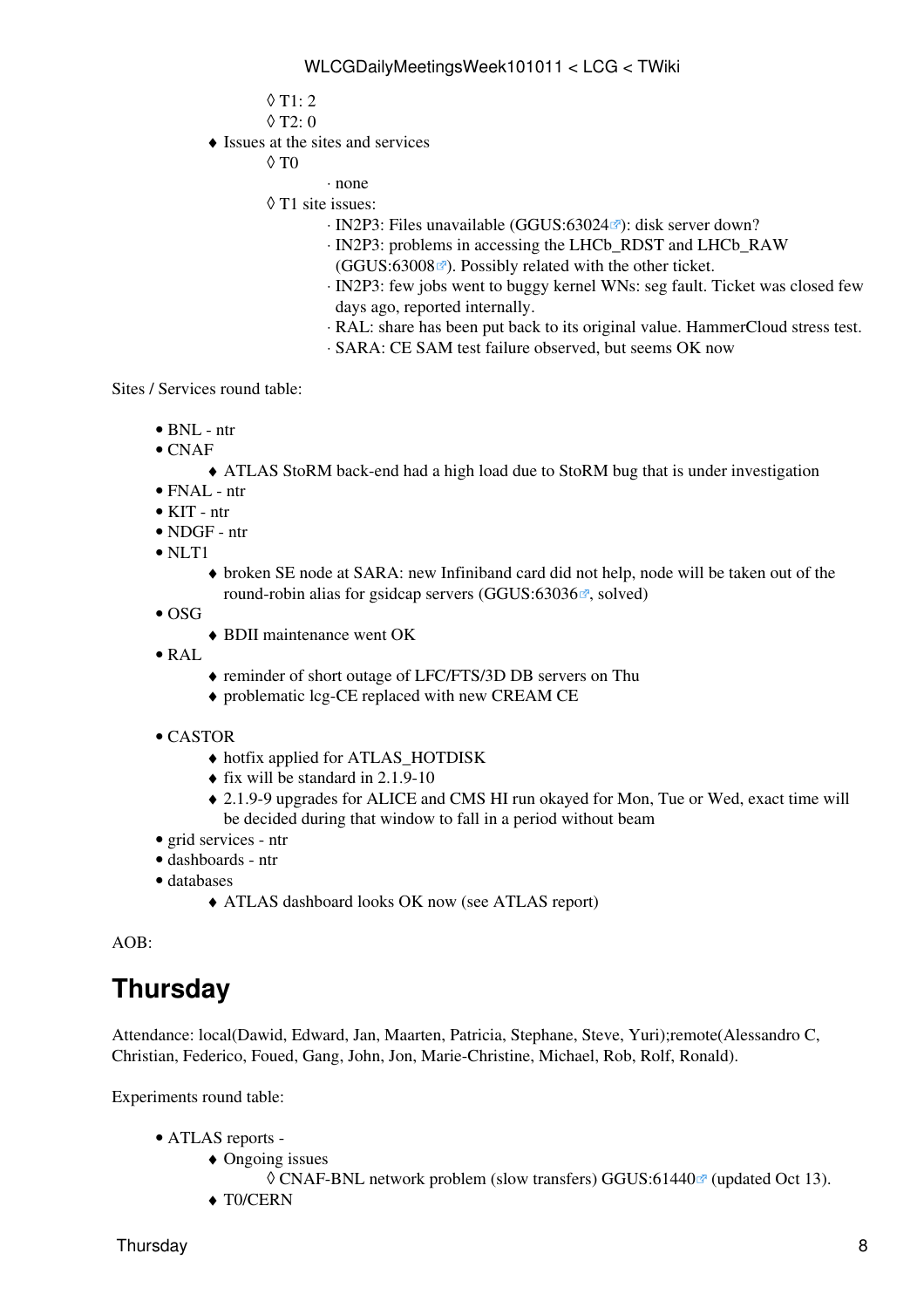- © ATLAS proddashboard monitoring problem (job view). [BUG:73904](https://savannah.cern.ch/bugs/?73904) ø update. Still stops updating periodically: last one - Oct.13 ~23:00.
	- Edward: DB looks OK now, but the application itself seems to have some ⋅ problem; production dashboard is not developed/maintained by CERN-IT but by an ATLAS group (Wuppertal?)
- ATLAS database dashboard page (ATLR): the Tier-0 Interlock folders table was ◊ unavailable at  $\sim$ midnight. Understood: the change in password fixed at  $\sim$ 7:30 by the ATLAS dba. No bug report, just eLog record.
- T1s ♦
- $\Diamond$  INFN-T1 transfer failures seems solved. [GGUS:63030](https://ggus.eu/ws/ticket_info.php?ticket=63030) $\degree$ : Storm bug seems fixed(?), transfer is OK this morning.
- ◊ [IN2P3-](https://twiki.cern.ch/twiki/bin/view/LCG/IN2P3)CC still file transfer problems. [GGUS:62907](https://ggus.eu/ws/ticket_info.php?ticket=62907) ।, [GGUS:62895](https://ggus.eu/ws/ticket_info.php?ticket=62895) ।
	- Stephane: 133k files stuck on 2 pools, migration elsewhere will be tried, else ⋅ they will be declared lost tomorrow; 3 out of 10 pools removed from production for diagnosis by sysadmins
- $\Diamond$  PIC transfer failures Oct.13 (17:30-18:40) resolved. [GGUS:63093](https://ggus.eu/ws/ticket_info.php?ticket=63093) $\mathbb{F}$ , one pnfs server went down, restarted.
- TAIWAN-LCG2 file transfer failures due to missing source file/incomplete replica. ◊ [BUG:73967](https://savannah.cern.ch/bugs/?73967) $\sigma$  solved, the new subscription helped.
- [RAL](https://twiki.cern.ch/twiki/bin/view/LCG/RAL) scheduled downtime (FTS,LFC,3D services). The cloud was set offline ◊ temporarily.
- CMS [reports](https://twiki.cern.ch/twiki/bin/view/CMS/FacOps_WLCGdailyreports) -
	- Experiment activity ♦
		- ◊ Data taking; ready for high lumi sections
	- ◆ CERN
		- ◊ [GGUS:62696](https://ggus.eu/ws/ticket_info.php?ticket=62696) ø occasional errors when opening files (via xrootd) on the Tier-0 processing pools: on hold
		- ◊ High rate of jobs aborted with Maradona error on CERN CEs have appeared again at CERN Tier1; related to GGUS:61706 $\alpha$  --> waiting for Platform fix
	- Tier1 issues ♦
		- ◊ Files lost still being investigated by [DataOps](https://twiki.cern.ch/twiki/bin/edit/LCG/DataOps?topicparent=LCG.WLCGDailyMeetingsWeek101011;nowysiwyg=1)
	- Tier2 Issues ♦
		- ◊ RAID disk problem at T2-US-UCSD affecting CRAB --> being fixed
	- MC production ♦
		- $\Diamond$  large production ongoing
	- AOB ♦
		- ◊ Nothing to report

#### • ALICE [reports](http://alien2.cern.ch/index.php?option=com_content&view=article&id=75&Itemid=129)

- ◆ TO site
	- ◊ ntr
- ◆ T1 sites
	- © [GGUS:62958](https://ggus.eu/ws/ticket_info.php?ticket=62958) <sup>®</sup>. SARA [CREAM-](https://twiki.cern.ch/twiki/bin/view/LCG/CREAM)CE. Site admins solved the issue. ALICE tests will be triggered this afternoon to validate the solution
- ◆ T2 sites
	- French T2 sites claiming about the large memory comsumption of some analysis jobs ◊ at their sites
		- memory limits will be implemented for the next [AliEn](https://twiki.cern.ch/twiki/bin/edit/LCG/AliEn?topicparent=LCG.WLCGDailyMeetingsWeek101011;nowysiwyg=1) release (confirmed ⋅ later in ALICE Task Force meeting)
- LHCb [reports](https://twiki.cern.ch/twiki/bin/view/LHCb/ProductionOperationsWLCGdailyReports) -
	- Experiment activities: ♦ ◊ Data taking.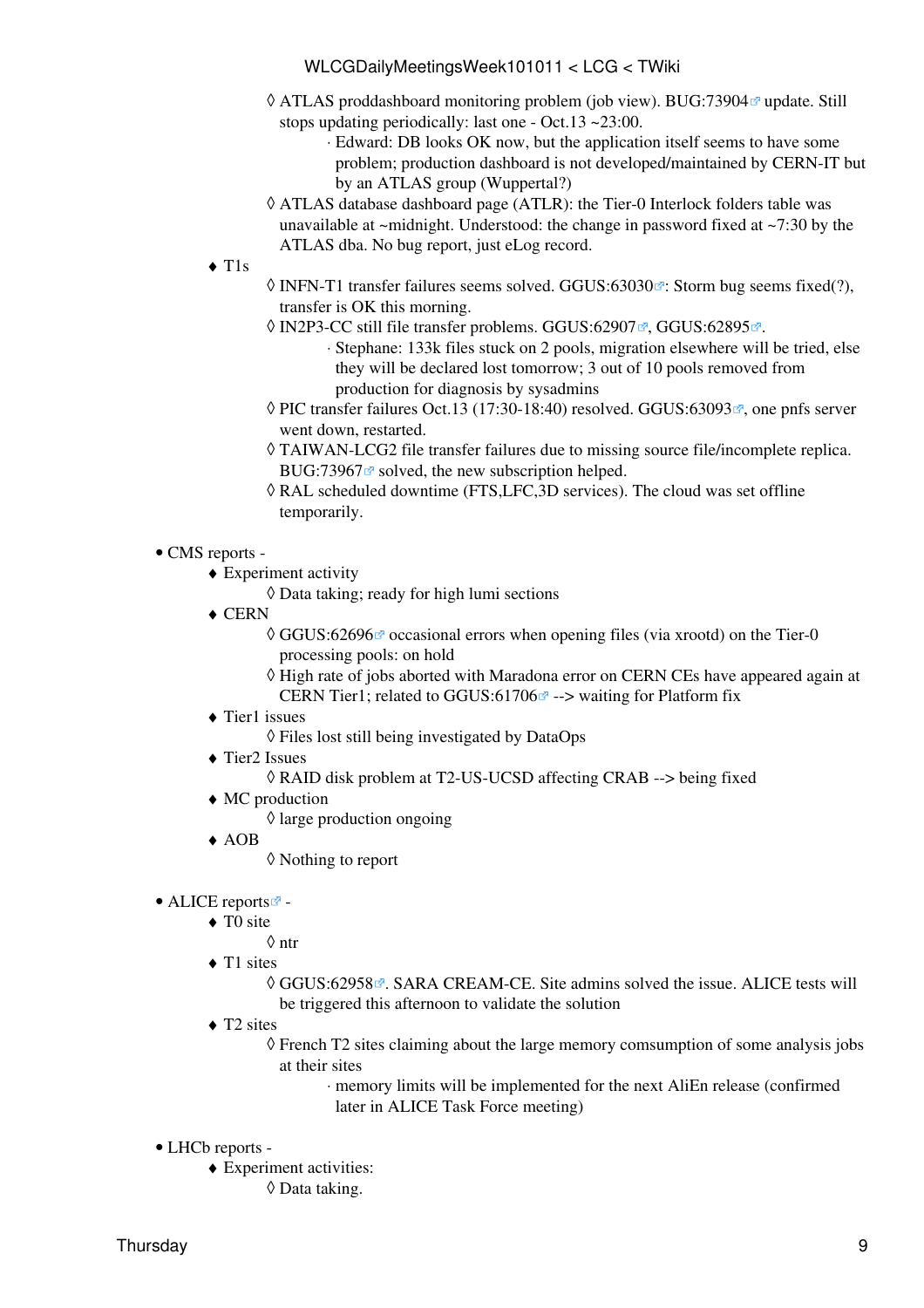◊ Mostly user jobs in the morning, reconstruction of new data to start.

New GGUS (or RT) tickets: ♦

◊ T0: 0

- $\lozenge$  T<sub>1</sub>: 0
- $\Diamond$  T<sub>2</sub> $\cdot$  0
- Issues at the sites and services ♦
	- $\Diamond$  T $0$ 
		- ⋅ none
	- T1 site issues: ◊

⋅ [IN2P3:](https://twiki.cern.ch/twiki/bin/view/LCG/IN2P3) disk server still down at [IN2P3](https://twiki.cern.ch/twiki/bin/view/LCG/IN2P3). Affecting merge and user jobs.

Sites / Services round table:

- ASGC ntr
- $\bullet$  BNL ntr
- CNAF
	- CNAF-BNL network issue: experts will be available for live analysis of future data ♦ replication problems; current investigations ongoing; link will be doubled in ~few months
	- ♦ [StoRM](https://twiki.cern.ch/twiki/bin/view/LCG/StoRM) bug was not fixed, problem was cured by service restart
	- ♦ [CREAM](https://twiki.cern.ch/twiki/bin/view/LCG/CREAM) ce07 HW problem solved
	- question: [CREAM](https://twiki.cern.ch/twiki/bin/view/LCG/CREAM) tests are not critical for site availability? answer: indeed, this will change ♦ per experiment when it declares the corresponding SAM test critical, probably first by ALICE (work in progress)
- FNAL ntr
- $\bullet$  [IN2P3](https://twiki.cern.ch/twiki/bin/view/LCG/IN2P3)
	- ♦ issues acknowledged, work in progress
- KIT ntr
- NDGF ntr
- NLT1
	- 1 disk enclosure at SARA to be replaced, data being migrated, should be finished tomorrow, ♦ service will be a bit slower in the meantime
	- downtime could not be declared in the new GOCDB due to authorization issue ♦  $(GGUS:63111 \)$  $(GGUS:63111 \)$  $(GGUS:63111 \)$
- OSG ntr
- [RAL](https://twiki.cern.ch/twiki/bin/view/LCG/RAL)
	- ♦ DB intervention went OK
	- ♦ 1 disk server for ATLAS\_MCDISK crashed, fsck ongoing, more news tomorrow
- databases ntr
- grid services ntr
- CASTOR
	- ♦ 1.2 PB being added for CMS
	- $\triangle$  CMS ticket ([GGUS:62696](https://ggus.eu/ws/ticket_info.php?ticket=62696) $\textdegree$ ) on hold: waiting for new errors
	- t0alice shows high activity preventing SLS tests from succeeding --> service appears red in ♦ SLS
		- ◊ fixed during ALICE Task Force meeting, cause was a bad firewall configuration on voalice10
- dashboards ntr

AOB: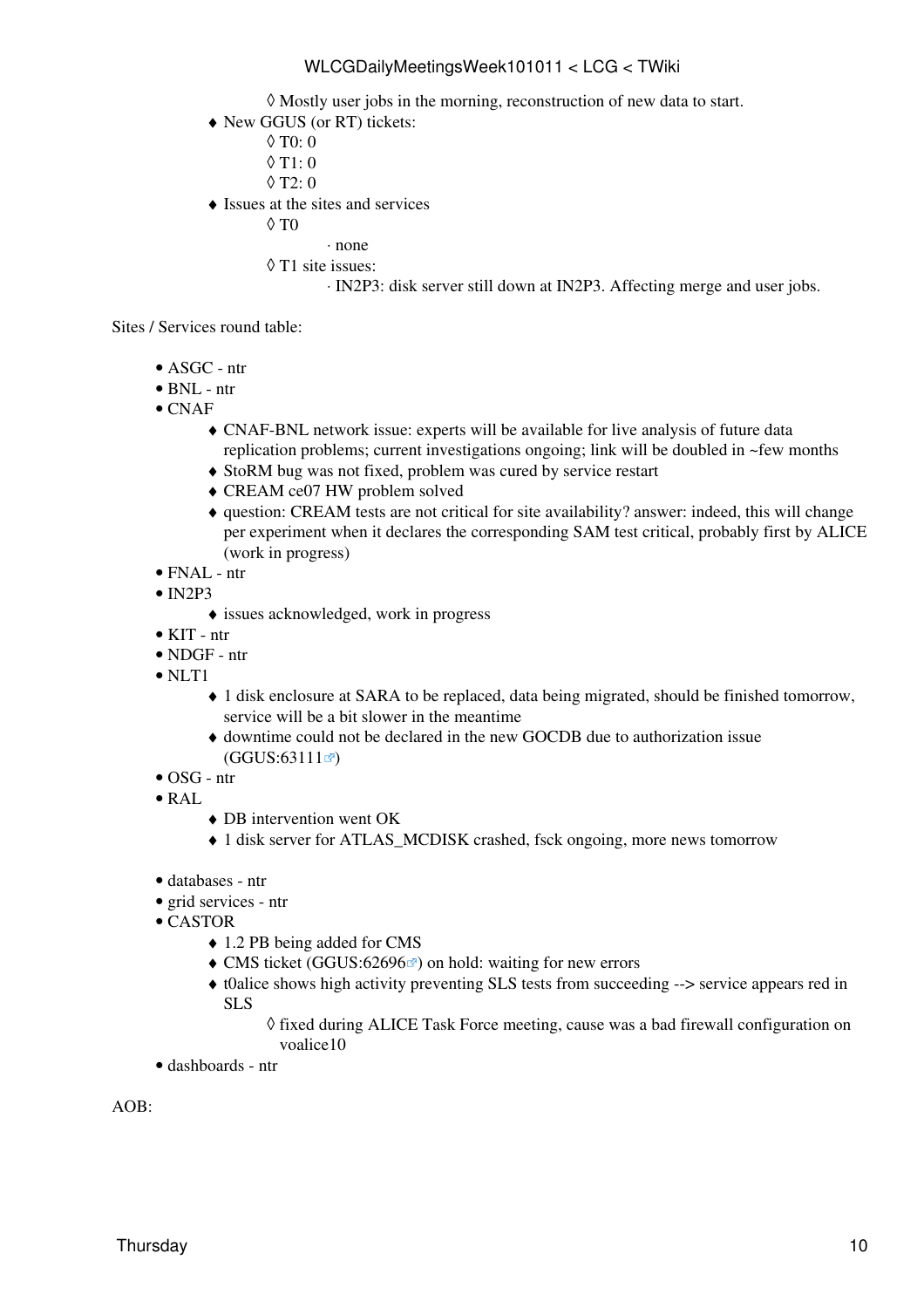# <span id="page-11-0"></span>**Friday**

Attendance: local(Edward, Jan, Luca, Maarten, Patricia, Steve, Yuri);remote(Barbara, Federico, Gonzalo, Jeremy, Jon, Kyle, Marie-Christine, Michael, Onno, Rolf, Tiju, Tore, Xavier).

- ATLAS [reports](https://twiki.cern.ch/twiki/bin/view/Atlas/ADCOperationsDailyReports)  •
	- Ongoing issues ♦
		- ◊ CNAF-BNL network problem (slow transfers) [GGUS:61440](https://ggus.eu/ws/ticket_info.php?ticket=61440)₫, [GGUS:63134](https://ggus.eu/ws/ticket_info.php?ticket=63134)₫. Failures due to transfer timeouts for the large files (>2GB, often ~4GB).
	- ◆ T0/CERN
		- ◊ ATLAS proddashboard monitoring problem. [BUG:73904](https://savannah.cern.ch/bugs/?73904) in progress, updated.
		- © GOCDB downtime summary not available. [GGUS:63144](https://ggus.eu/ws/ticket_info.php?ticket=63144) ...
			- ⋅ annoying, but not a major problem; feature has been requested
	- T1s ♦
- ◊ PIC transfer failures Oct.14 (~3:30pm) resolved. [GGUS:63118](https://ggus.eu/ws/ticket_info.php?ticket=63118)₫, dCache/pnfs issue fixed.
- ◊ [RAL](https://twiki.cern.ch/twiki/bin/view/LCG/RAL) back to production. Some job failures due to stage-in errors. [GGUS:63124](https://ggus.eu/ws/ticket_info.php?ticket=63124) . Files are on a mix of two servers, one of which is now back in production, the other server is disabled.
- ◊ Taiwan-LCG2 job failures: libpython2.6 access. [BUG:74033](https://savannah.cern.ch/bugs/?74033) <sub>*P*</sub>, NFS issue new NFS installation is ongoing to fix.
- 0 [IN2P3-](https://twiki.cern.ch/twiki/bin/view/LCG/IN2P3)CC. [GGUS:62907](https://ggus.eu/ws/ticket_info.php?ticket=62907) ø, [GGUS:62895](https://ggus.eu/ws/ticket_info.php?ticket=62895) ø, [GGUS:63138](https://ggus.eu/ws/ticket_info.php?ticket=63138) ø. Experts are working on solving this migration/file access issue.
- CMS [reports](https://twiki.cern.ch/twiki/bin/view/CMS/FacOps_WLCGdailyreports) -
	- Experiment activity ♦
		- ◊ Not much happening, various beam dumps
	- ◆ CERN
		- ◊ [GGUS:62696](https://ggus.eu/ws/ticket_info.php?ticket=62696) ø occasional errors when opening files (via xrootd) on the Tier-0 processing pools: on hold
		- Scheduled Intervention in the ITCORE database from 18:00 to 18:30 which caused ◊ SLS to be dropped for about half an hour. CSP shifter raised the alarm as CASTOR transfer seemed to have disappeared. Not immediate to connect with the IT Service Status Board announcement. Ref: [GGUS:63135](https://ggus.eu/ws/ticket_info.php?ticket=63135)<sup>®</sup>
			- Jan: it was a team ticket, downgraded to less urgent; an alarm ticket should ⋅ only be opened when CMS see errors in their own monitoring
			- experts agreed that IT Service Status Board message should have been ⋅ clearer about which services would be affected
	- Tier1 issues ♦
		- ◊ Reprocessing at ASGC still has problems accessing some files, [Savannah:117301](https://savannah.cern.ch/support/?117301) a: Unable to access two files (RAW)
	- Tier2 Issues ♦
		- ◊ Nothing to report
	- MC production ♦
		- $\Diamond$  large production ongoing
	- AOB ♦
		- ◊ Nothing to report
- ALICE [reports](http://alien2.cern.ch/index.php?option=com_content&view=article&id=75&Itemid=129)<sup>2</sup>
	- ◆ TO site
		- xrootd-redirector issue reported yesterday at the end of the meeting: SOLVED. The ◊ machine (voalice10) was rebooted to apply the latest security patch. The problem was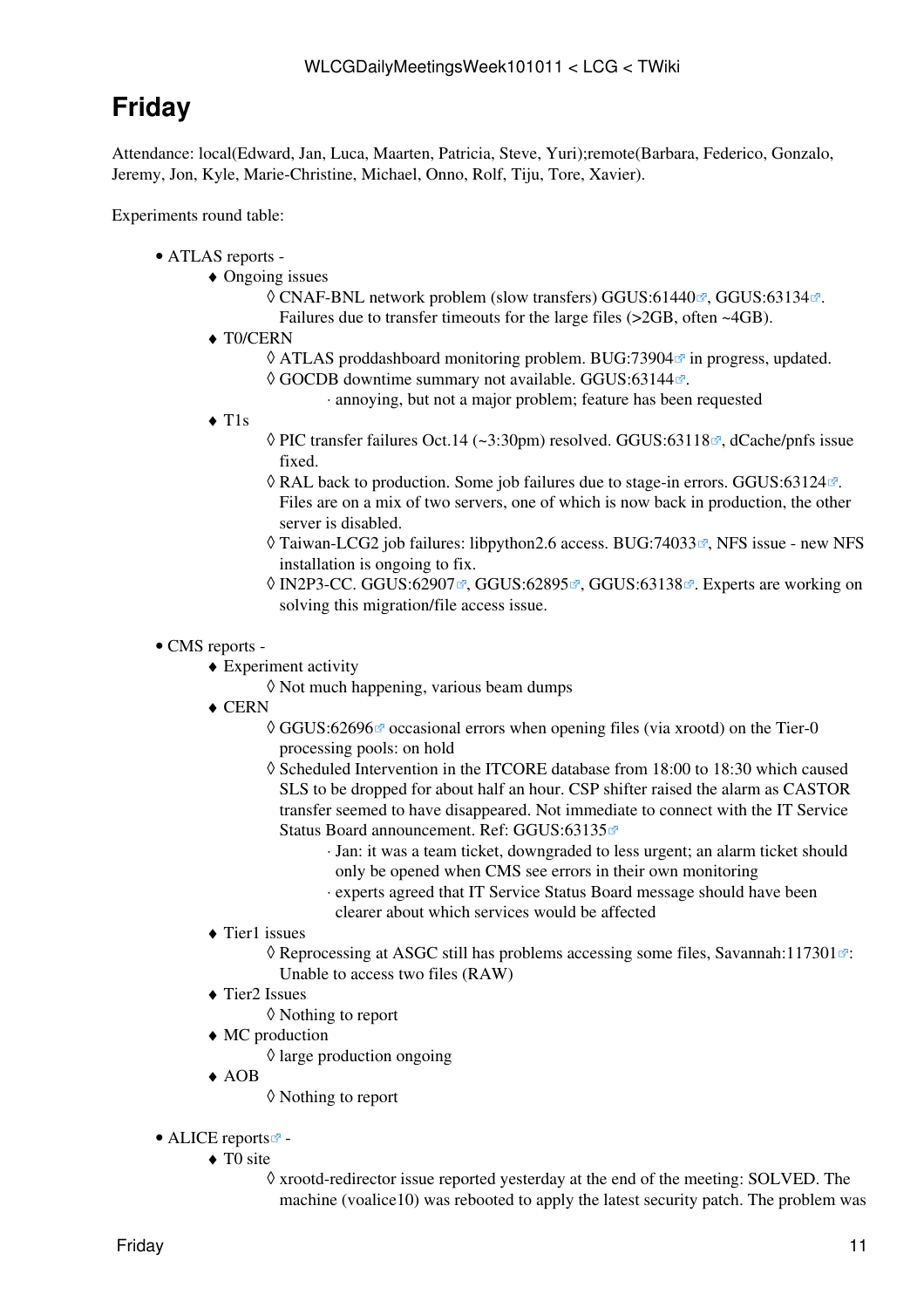the firewall, which started after the reboot. It is not compatible with CASTOR and the calls to the stager were filtered. Issue to be solved at the level of the voalice-xrootd quattor template to avoid this issue next time the machine is rebooted.

- ⋅ Quattor fixes being investigated
- ◊ Production ongoing with no issues to report
- ◆ T1 sites
	- ◊ NIKHEF: Startup of all the services this morning
	- © SARA: [GGUS:62958](https://ggus.eu/ws/ticket_info.php?ticket=62958) <sup>®</sup>. SARA [CREAM-](https://twiki.cern.ch/twiki/bin/view/LCG/CREAM)CE. Confirmed by ALICE. The system is performing well after the operations applied by the site
- ◆ T2 sites
	- ◊ No remarkable issues to report
- LHCb [reports](https://twiki.cern.ch/twiki/bin/view/LHCb/ProductionOperationsWLCGdailyReports) -
	- Experiment activities: ♦
		- ◊ Data taking.
		- $\Diamond$  Mostly user jobs in the morning, reconstruction of new data to start.
	- New GGUS (or RT) tickets: ♦
		- $\lozenge$  T<sub>0</sub>: 0
		- $0$  T<sub>1</sub> $\cdot$  1
		- $\lozenge$  T2: 0
	- Issues at the sites and services ♦
		- $\Diamond$  T $0$
- ⋅ none
- T1 site issues: ◊
	- · [RAL](https://twiki.cern.ch/twiki/bin/view/LCG/RAL): staging input files failing [\(GGUS:63140](https://ggus.eu/ws/ticket_info.php?ticket=63140)<sup>®</sup>). [RAL](https://twiki.cern.ch/twiki/bin/view/LCG/RAL) share reduced again to 0.
		- problems fixed now, [RAL](https://twiki.cern.ch/twiki/bin/view/LCG/RAL) share has been put back to normal value
	- [IN2P3:](https://twiki.cern.ch/twiki/bin/view/LCG/IN2P3) disk server still down at [IN2P3](https://twiki.cern.ch/twiki/bin/view/LCG/IN2P3). Affecting merge and user jobs. ⋅
	- Requested list of files.

Sites / Services round table:

- ASGC ntr
- BNL ntr
- CNAF ntr
- FNAL
	- yesterday CERN OPN experts kindly notified Jon of a problem they observed with the ♦ FNAL-IN2P3 traffic; issue is under investigation
- $\bullet$  [IN2P3](https://twiki.cern.ch/twiki/bin/view/LCG/IN2P3)
	- ♦ ATLAS tickets acknowledged, work in progress
	- LHCb ticket has been updated with list of files currently unavailable; waiting for HW ♦ intervention
- KIT ntr
- NDGF ntr
- $\bullet$  NLT1
	- ♦ data migration off bad disk server will probably be completed during the night
	- ♦ 1 pool node crashed due to the high migration load; restarted, looks OK now
- $\bullet$  OSG ntr
- $\bullet$  PIC ntr
- [RAL](https://twiki.cern.ch/twiki/bin/view/LCG/RAL)  ntr
- databases ntr
- dashboards ntr
- grid services ntr